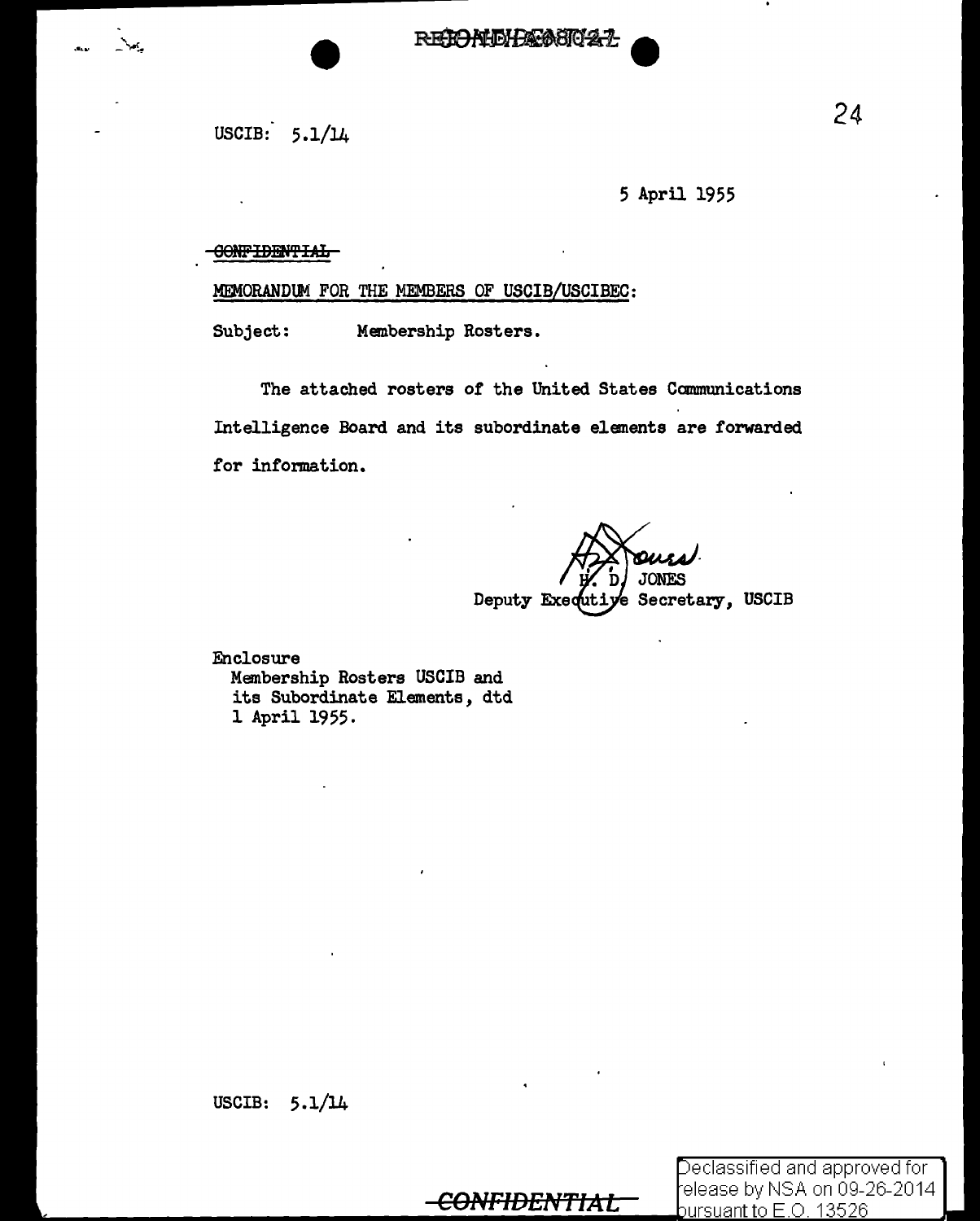## REF ID:A68027

**CONFIDENTIAL** 

.. :  $\sum_{i=1}^{n}$ 

CONFIDENTIAL

. ..

#### **MEMBERSHIP ROSTER** UNITED STATES COMMUNICATIONS INTELLIGENCE BOARD 1 APRIL 1955

### Mr. Allen W. Dulles, Chairman

| NAME                                                                  | <b>POSITION</b>                                                 | <b>LOCATION</b>              | ROOM         | <u>DIAL</u><br>CODE | EXT.                           |
|-----------------------------------------------------------------------|-----------------------------------------------------------------|------------------------------|--------------|---------------------|--------------------------------|
| <b>STATE</b><br>Mr. W. Park Armstrong, Jr.                            | Special Asst., Intelligence                                     | New State Bldg.              | 1158         | 191                 | 2132                           |
| <b>DEFENSE</b><br>General Graves B. Erskine, USMC<br>(Retired)        | Assistant to the Secretary of<br>Defense for Special Operations | Nat. Def. Bldg. 3D 928       |              | 131                 | 53333                          |
| FBI<br>Mr. L. V. Boardman                                             | The Asst. to the Director                                       | Dept. of Justice 5736        |              | 175                 | 555                            |
| <b>NSA</b><br>Lt. General Ralph J. Canine, USA Director, NSA          |                                                                 | NavSecSta                    | $19 - 225$   | 131                 | 60528                          |
| <b>ARMY</b><br>Major General A. G. Trudeau                            | A.C. of S., G-2, U.S. Army                                      | Nat. Def. Bldg.              | 2E 464       | 131                 | 53033                          |
| <b>NAVY</b><br>Rear Admiral Carl F. Espe                              | Director, Naval Intelligence                                    | Nat. Def. Bldg. 3E 528       |              | 131                 | 53239                          |
| AIR FORCE<br>Major General J. A. Samford                              | Director of Intelligence                                        | Nat. Def. Bldg. 4A 932       |              | 131                 | 55613                          |
| <u>CIA</u><br>Mr. Huntington D. Sheldon                               | Assistant Director, Current<br>Intelligence                     | "Q" Building                 | 2054         | 143                 | 639                            |
| <b>SECRETARIAT</b><br>Captain Rufus L. Taylor, USN<br>Mr. H. D. Jones | <b>Executive Secretary</b><br>Deputy Executive Secretary        | "Q" Building<br>"Q" Building | 2054<br>2054 |                     | 143 3065/3066<br>143 3065/3066 |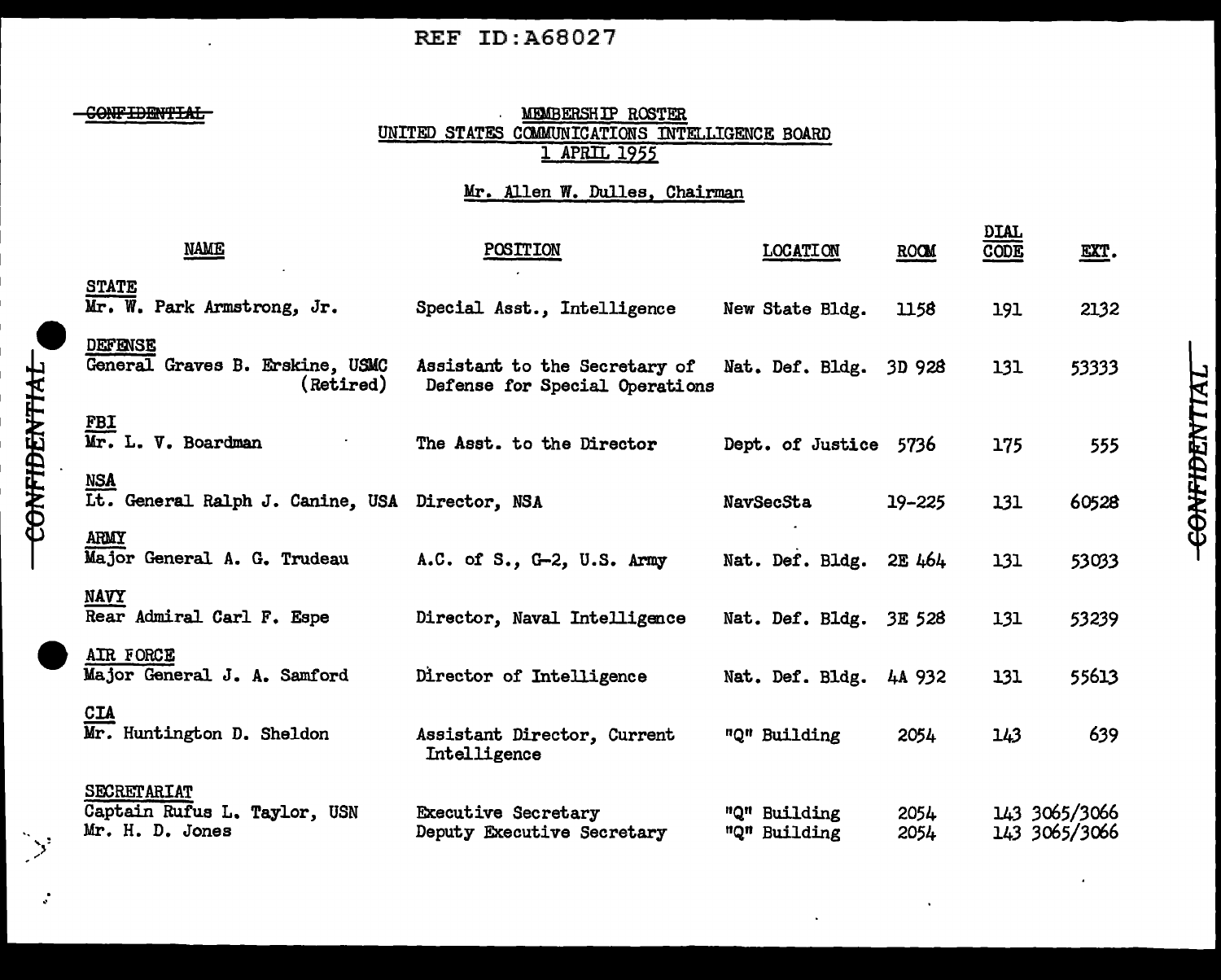## REF ID:A68027

.<br>.<br>.<br>. ,-'

#### CONFIDENTIAL MEMBERSHIP ROSTER UNITED STATES COMMUNICATIONS INTELLIGENCE BOARD EXECUTIVE COMMITTEE 1 APRIL 1955

#### Captain Rufus L. Taylor, USN, Chairman

| NAME                                                                     | POSITION                                         | <b>LOCATION</b>   | ROOM   | DIAL<br>CODE | EXT.  |
|--------------------------------------------------------------------------|--------------------------------------------------|-------------------|--------|--------------|-------|
| <b>STATE</b><br>Mr. T. Achilles Polyzoides                               | Director, Special Projects Staff                 | State Annex $# 2$ | 1250   | 191          | 5405  |
| <b>DEFENSE</b><br>Mr. William H. Godel                                   | Deputy Director, Office of<br>Special Operations | Nat. Def. Bldg.   | 3D 928 | 131          | 53334 |
| $\frac{\text{FBI}}{\text{Mr. S. D. Ellis}}$                              | Liaison Officer                                  | Dept. of Justice  | 7647   | 175          | 2021  |
| <b>NSA</b><br>Captain J. S. Holtwick, USN                                | Deputy Chief of Staff,<br>Operations             | NavSecSta         | 19-240 | 131          | 60648 |
| <b>ARMY</b><br>It. Colonel Richard Leffers                               | Plans and Policy Office                          | Nat. Def. Bldg.   | 2E 488 | 131          | 74970 |
| <b>NAVY</b><br>CDR W. F. Bringle                                         | Head, Operational Intelligence<br>Section        | Nat. Def. Bldg.   | 5D 724 | 131          | 55020 |
| AIR FORCE<br>It. Colonel F. J. Harrold, Jr. Chief, Supplemental Research | Branch<br>OGA                                    | Pent. Annex $# 3$ | 555    | 131          | 74675 |
| CIA                                                                      | Chief, Special Intelligence<br>Staff, CCI        | "Q" Building      | 2141   | 143          | 8592  |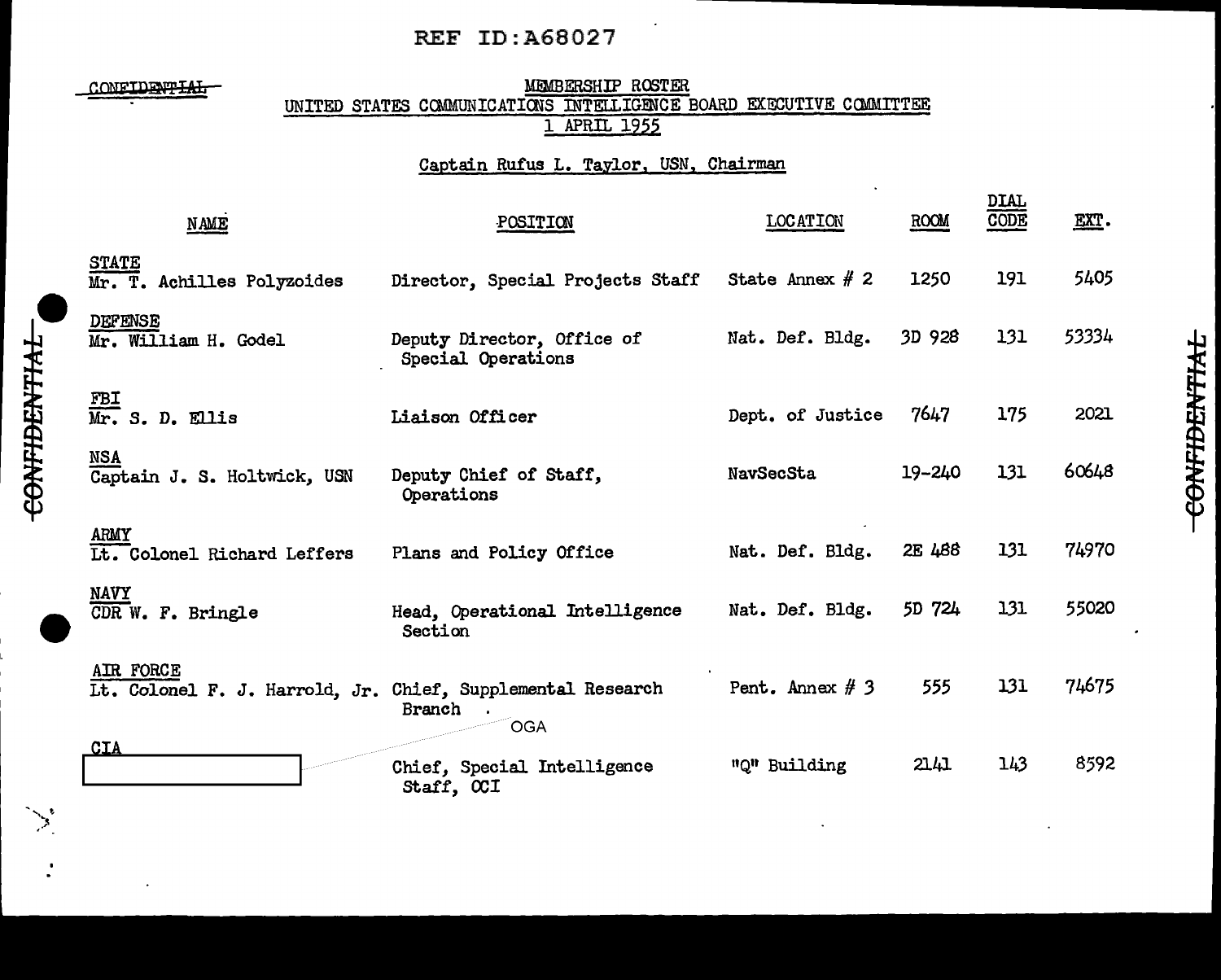CONFIDENTIAL

# MEMBERSHIP ROSTER UNITED STATES COMMUNICATIONS INTELLIGENCE BOARD SECURITY COMMITTEE

### Major William R. Culmer, USA, Chairman

| <b>NAME</b>                           | <b>LOCATION</b>            | ROOM         | <b>DTAT</b><br><u>CODE</u> | <u>EXT</u> . |
|---------------------------------------|----------------------------|--------------|----------------------------|--------------|
| <b>STATE</b><br>Mr. Robert F. Packard | State Annex $# 2$          | $\cdot$ 1250 | 191                        | 2748         |
| <b>DEFENSE</b><br>Mr. Randolph Zander | Nat. Def. Bldg.            | 3E 1025      | 131                        | 74317        |
| <u>FBI</u><br>Mr. S. D. Ellis         | Dept. of Justice           | 7647         | 175                        | 2021         |
| <b>NSA</b><br>Mr. S. Wesley Reynolds  | NavSecSta                  | 17-101       | 131                        | 60261        |
| ARMY<br>It. Colonel Thomas G. Bricker | Nat. Def. Bldg.            | 2B 477       | 131                        | 55042        |
| <b>NAVY</b><br>CDR W. L. Thomas       | Arl. Hall Station          | 1401 "B"     | $147 -$                    | 341          |
| AIR FORCE<br>Major John H. Remick     | Pent. Annex $# 3$          | 542          | 131                        | 76593        |
| <u>CIA</u>                            | <b>OGA</b><br>"Q" Building | 2054         | 143                        | 8592         |